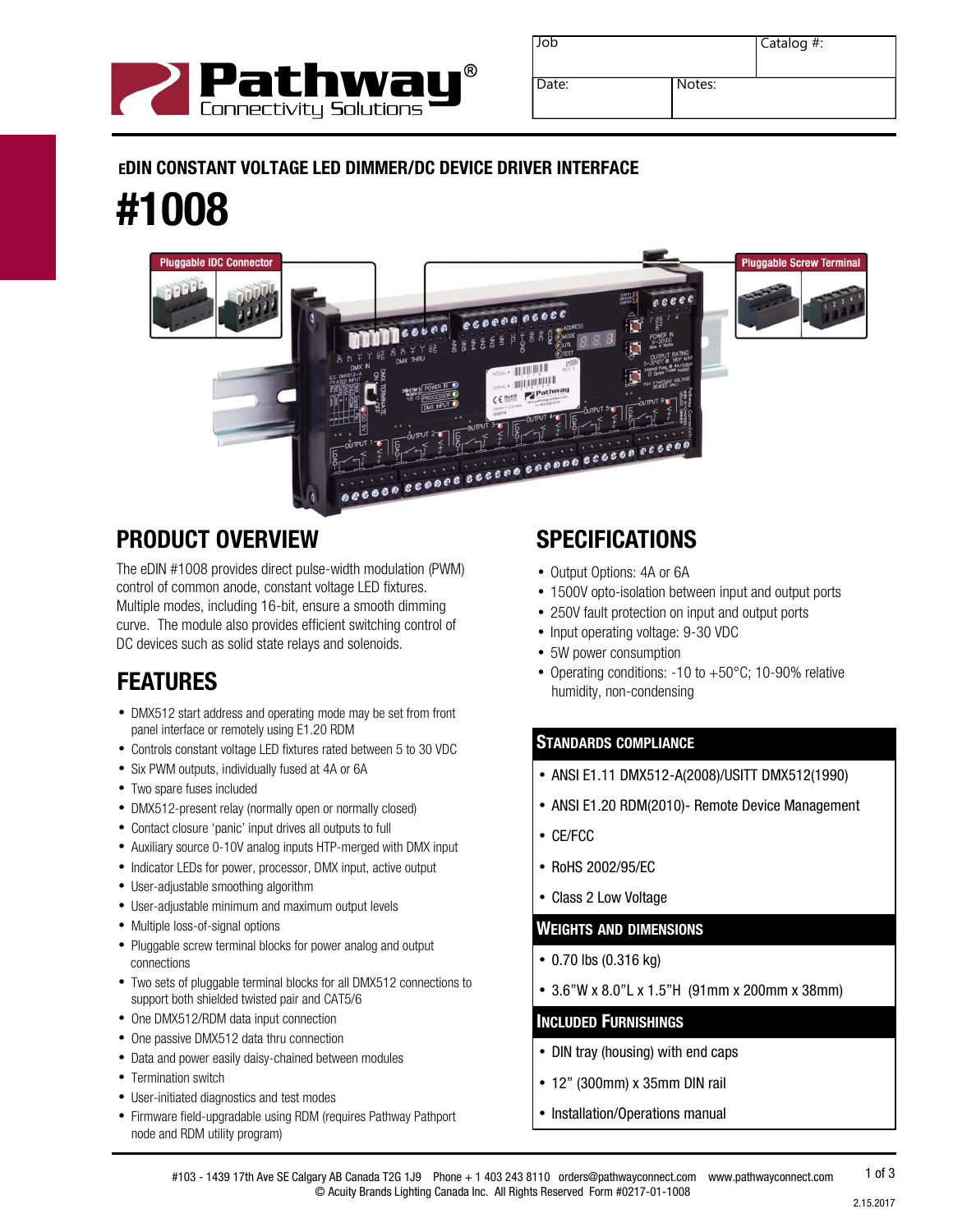

### OPERATING MODES

• Mode 1 : Default LED Control (6 channels) -

Incoming DMX value is interpolated to create a 16-bit value. A weighted fade curve is applied to the output to compensate for LED response, producing an apparently linear fade to the human eye.

- Mode 2 : DMX Double Precision Mode with Curve (12 channels) Two DMX control channels are used to produce a 16-bit value for each output. A weighted fade curve is applied to the output to produce an apparently linear fade to the human eye.
- Mode 3 : DMX Double Precision Mode without Curve (12 channels) Two DMX control channels are used to produce a 16-bit value for each output. No compensating curve is applied. Output follows the DMX values linearly.
- Mode 4 : Non-Dim Mode -

When the value of the corresponding DMX channel is below 50%, the associated output will be off. When the DMX channel is above 50%, the associated output will be on (full). A hysteresis zone of about 1% occurs at the 50% level, where the output's state is undetermined. Use this mode to drive non-dim loads such as solid state relays and solenoid coils.

- Mode 5 : Single Channel Control (1 channel) One DMX channel (the start address) controls all six outputs simultaneously. A weighted fade curve is applied to the output to produce an apparently linear fade to the human eye.
- Mode 6 : Three Channel Mirror with Curve (3 channels) -

Outputs are paired (1 and 4, 2 and 5, 3 and 6). Paired outputs are driven by the same DMX control channel. The DMX value is interpolated to create a 16-bit value. A weighted fade curve is applied to the output to produce an apparently linear fade to the human eye.

• Mode 7 : Three Channel Mirror without Curve (3 channels) -

Outputs are paired (1 and 4, 2 and 5, 3 and 6). Paired outputs are driven by the same DMX control channel. The DMX value is interpolated to create a 16-bit value. No compensating curve is applied. Output follows the DMX value linearly.

#### Util Mode Options:

A: Adjusts the smoothing algorithm between 1 (very smooth) and 100 (no smoothing). Default is 64.

- B: Adjusts a Grand Master maximum output level between 0 (off) and 256 (full—default).
- C: Sets a minimum output level between 0 (default) and 255, that the card will always maintain, even in the absence of DMX.
- D: Sets loss-of-DMX behavior. Options, as shown on the seven-segment screen, are "0" zero seconds; "0.5" thirty seconds; "1" -



## DC DEVICE DRIVER WIRING RISER